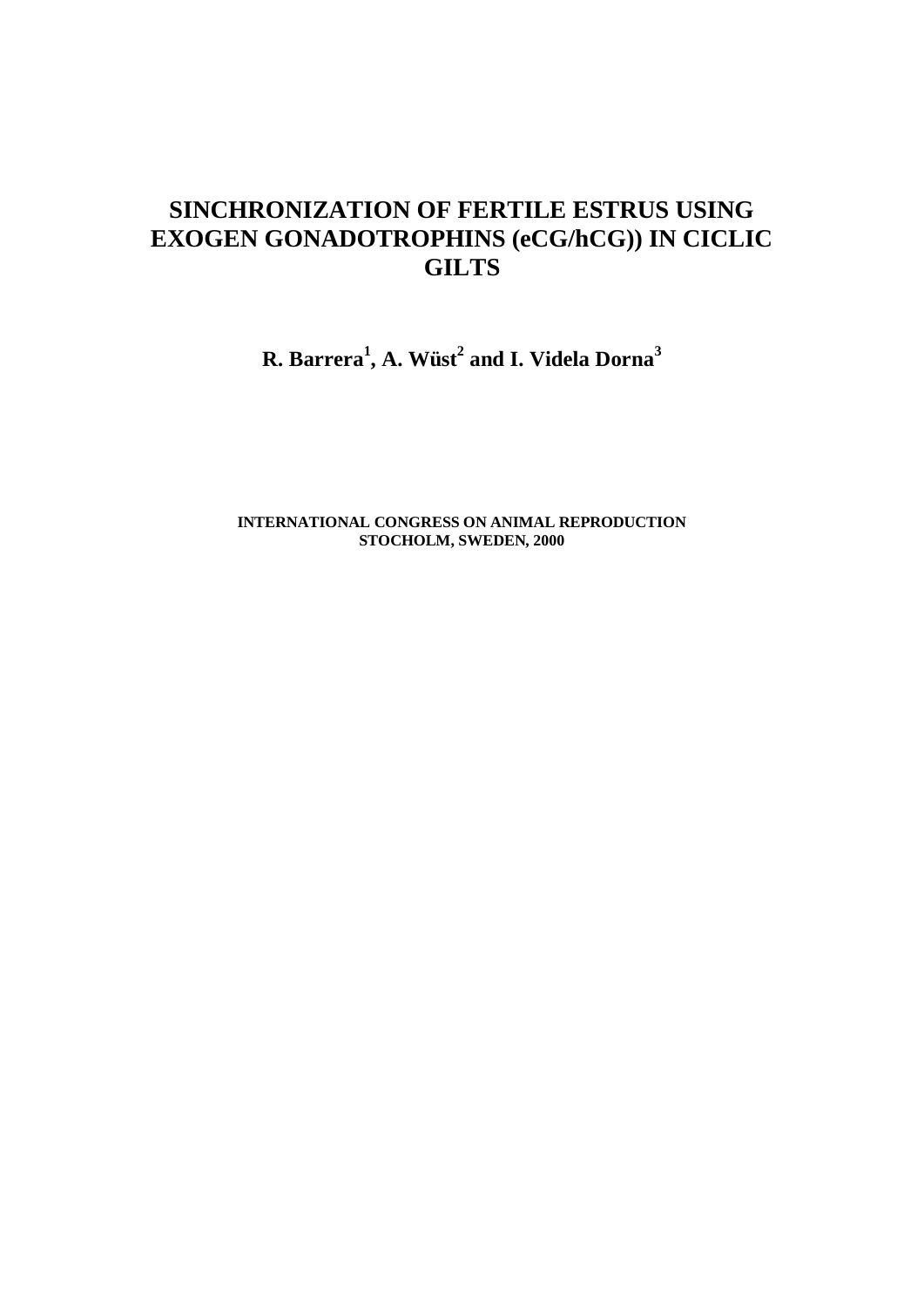# **SINCHRONIZATION OF FERTILE ESTRUS USING EXOGEN GONADOTROPHINS (eCG/hCG)) IN CICLIC GILTS**

R. Barrera<sup>1</sup>, A. Wüst<sup>2</sup> and I. Videla Dorna<sup>3</sup>

<sup>1</sup> Wheelright, Santa Fe, Argentina.<sup>2</sup> Pig Ranch, Cañuelas, Buenos Aires, Argentina<sup>3</sup> Area de Endocrinología, Dept. Fisiopatologia, Facultad de Ciencias Veterinarias Universidad Nacional del Centro de la Provincia de Buenos Aires , Tandil, Buenos Aires, Argentina and Syntex S.A., Roque Saenz Peña 811, 4B, Buenos Aires, Argentina.<sup>3</sup>

## **INTRODUCTION**

Synchronization of estrus in pigs seems to be achieved with the application of a compound consisting of small amounts of eCG and hCG (400 IU and 200 IU respectively) (1). Nevertheless, the percentage of estrous and fertility from induced ones is lower in gilts than the obtained in sows (2). The objective of this work was showed the efficacy of the hormone combination (eCG and hCG) in induction and synchronization of fertile estrus in cyclic gilts and then comparing with the post induced natural estrus.

## **MATERIALS AND METHODS**

A total of 85 Landrace-Large White crossbreed gilts between 6 and 7 months of age and weight of 110 kg were used. The animals were assigned at random to 3 experimental groups:T1(n=30), injected IM with 400 IU of eCG and 200 IU of hCG in 5 mL solvent (Duogestal® Lab. Syntex S.A. Argentina), and inseminated in induced estrus, T2 (n=25), treated with eCG/hCG compound and inseminated in the following natural estrus and T3 (n=30), injected with 5 ml of solvent, inseminated in natural estrus. Following parameters were evaluated: 1.- Average days of presentation from first estrous after treatment. 2.- Observe the presentation of the induced post treatment and following natural estrus . 3.- Conception rate. Signs of estrus were rated as follows: 2 - vulva red and swollen, standing estrus, sometimes including vaginal discharge, 1 vulva red and swollen but not accompanied by standing estrus and 0 - no outward physical or behavioral signs. Gilts were inseminated twice with fresh semen during estrus grade 2 in induced (T1) or during natural grade 2 estrus (T2 and T3). Pregnancy was diagnosticated ultrasonically 27 after AI. Results were evaluated with Chi Squares in order to define its significance.

| Groups |    | <b>Treatment</b> | <b>Parameters evaluated</b> | <b>Artificial Insemination</b> |
|--------|----|------------------|-----------------------------|--------------------------------|
|        | 30 | $eCG/hCG(*)$     | ITE. EP. CR                 | Induced estrus                 |
| ᠇᠇     |    | eCG/hCG          | ITE. EP. CR                 | Natural post induced estrus    |
| ᠇ᡢ     | 30 | Solvent          | 'TE EP.<br>$\cap$           | Natural estrus                 |

 $(*)$ 400 IU+ 200 IU Duogestal® Lab. Syntex S.A. Argentina)

ITE: Interval Treatment Estrus ; EP: Estrus Presentation ; CR: Conception Rate

#### **RESULTS**

Treatment- induced estrus interval T1 and  $T2 = 5.7$  days Estrus presentation: T1, 2=60% (18/30): 1 and 0= 40 % (12/30); T2, Natural (post induced estrus) 2=100 % (25/25), 1 and  $0 = 0$ ; T3, 2=100 % (30/30), 1 and  $0 = 0$ . T1/T2 p<0.001, T1/T3 p<0.001 T2/T3 p<0.4 Conception rate, T1 = 66 % (12/18), T2 = 84% (21/25), T3 = 83 % (25/30) T1/T2 p<0.001, T1/T3 p<0.001 T2/T3 p<0.9. In T2 the second estrous (natural) was